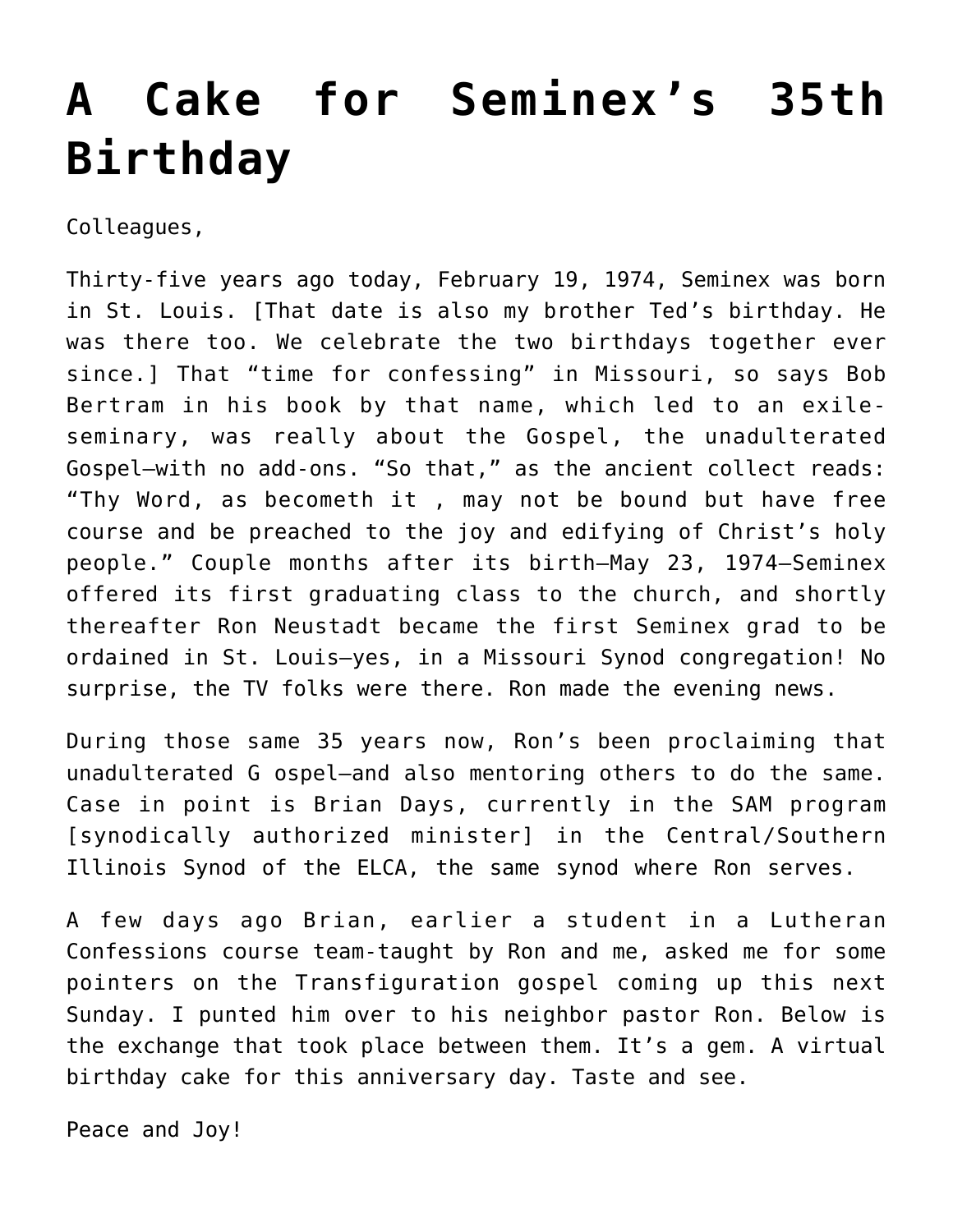Date: Thursday, February 12, 2009, 3:08 PM

Pastor Ron. Good to be in touch. As Ed has said I was having a little trouble finding a way to go with Transfiguration Sunday. I think I may go with "this is my beloved, listen to Him" and build off that.

I would love any help or instruction you have.

In Christ, Brian Days

From: Ron Neustadt Date: Friday, February 13, 2009, 10:12 AM

Dear Brian,

I'm happy to offer what I can. I imagine we will be involved in an e-mail exchange beyond this one as we discuss this text.

The first question is "What does the text say?" What is Mark's message in this text? Why does Mark include it where he does in his Gospel? What's the significance of Moses and Elijah? The voice? The "metamorphosis" itself? (Metamorphosis is Mark's Greek word that gets translated "transfigured.")

Related to that, why would this account be important for Mark's first readers? That may tell us why it is (still) important for us. What was going on in the life of the church when Mark wrote this?

These are questions you have probably already wrestled with in your text study. The sermon, of course, will not be a lecture on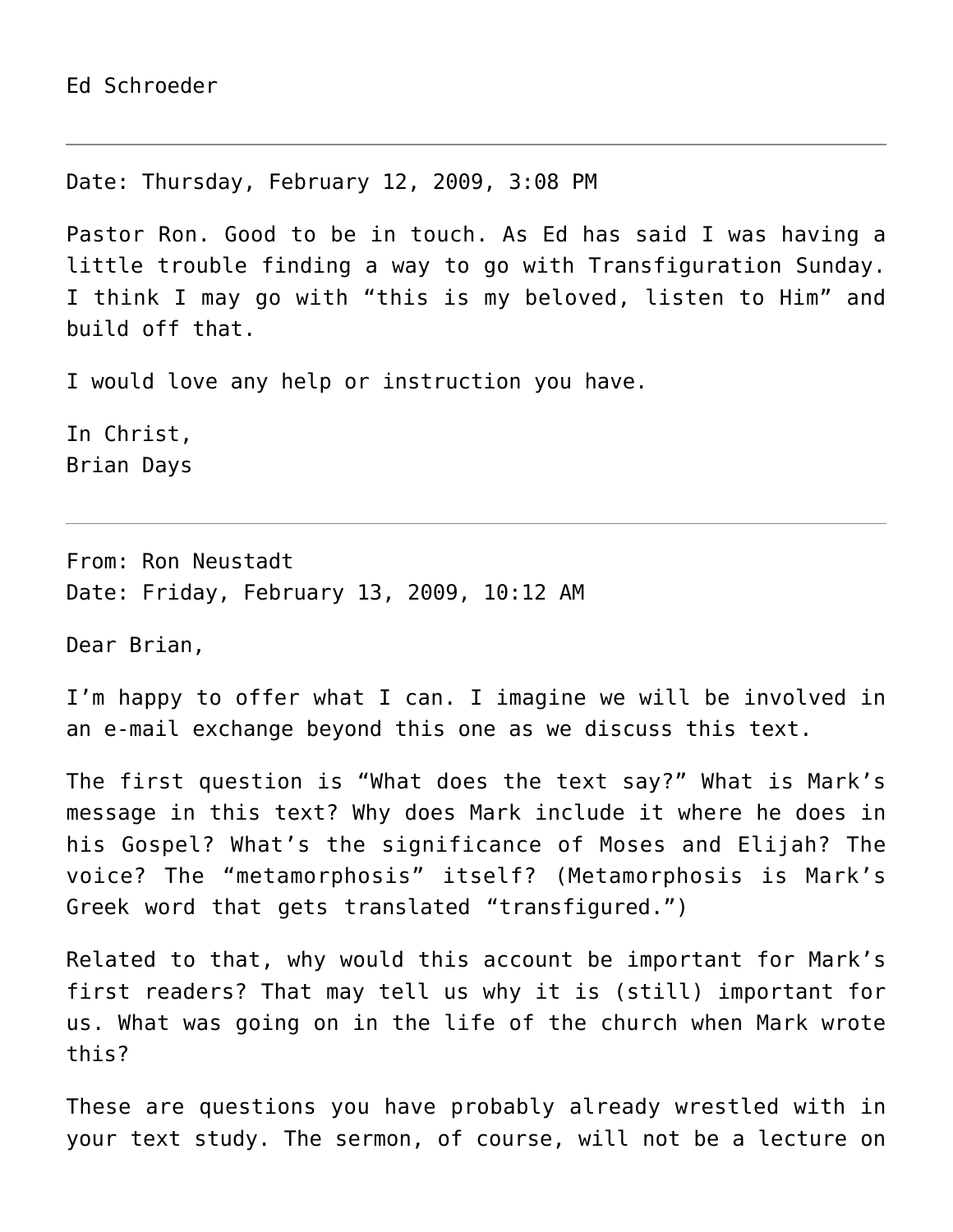the answers to these qu estions, but the answers to these questions will help shape the sermon.

Once that preparation is done, we can start cooking. Remember the "Crossings" matrix, our "recipe." (The purpose of the Crossings model is to help us "cross" the Word of God with real, everyday life, you recall. So, the idea is to identify the real life "bad situation" we find ourselves in that God addresses (in this text and its context) with Good News— and to make sure that we don't stop too early in identifying that bad situation because the Good News of Jesus (and that Good News alone) can cross out the very worst of bad situations in which we find ourselves — the critique of God.

So, first, what problem of ours does this passage (and its context) address? One way to answer that is to ask who in the text has a problem? And how is his/her/their problem like a problem that we have? We can start with a problem that is obvious, right on the surface, some kind of behavior perhaps.

Then we ask "What's going on inside that has caused this problem that we can so easily observe?"

And ultimately we ask, "What does God have to say about this problem of ours? What is God's critique (judgment)?"

Then we are prepared to hear the Good News God has for us. How does Jesus' death and resurrection cross out God's critique? That's the Gospel!

And what difference does that make for us "inside?"

And, finally, how does that change in us exhibit itself in observable, changed behavior?

Here's one possible way of doing all that with Mark's transfiguration account: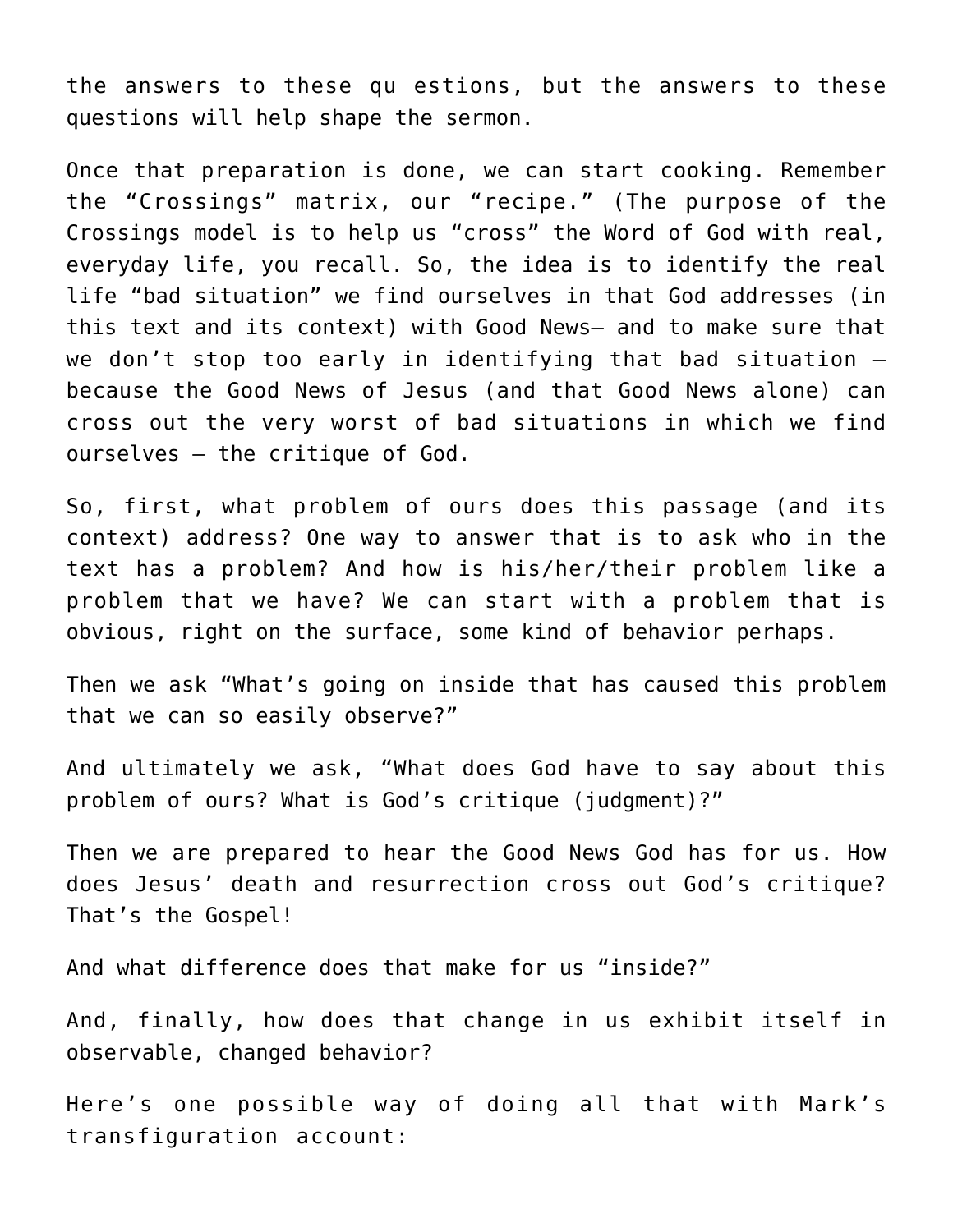Mark begins, "Six days later…" Six days after what? After Jesus began to teach the disciples "that the Son of Man must undergo great suffering, and be rejected . . ." and Peter objected. And Jesus rebuked Peter. Even called him Satan!

Six days after that, Jesus takes Peter, James and John up a high mountain. (Mountains were always significant in the Bible. Moses had gone up a mountain to receive the 10 commandments. Elijah, the most prominent prophet in the OT, had held that contest with the prophets of Baal on Mt. Carmel. Mountains are where God had revealed himself.)

And, sure enough, Moses and Elijah, those representatives of the Law and the Prophets, show up!

And that's when Peter speaks up and demonstrates his problem. (Remember Peter seems always to be the first one to speak up. He's a kind of spokesman for all the disciples — maybe even us, too!)

And his problem is that he still is objecting to what Jesus had just said (six days earlier) he had come to do. He was objecting to Jesus going to Jerusalem to be handed over . . . He was objecting to Jesus' willingness to suffer and even die at the hands of those who claimed that Jesus's offering of forgiveness of sins to people violated the Law and the Prophets — and God's own righteousness.

Might this be a problem that we share with Peter? ! Willing to enjoy Jesus' company, even being religious and building "dwellng places" for him, but sometimes unwilling to forgive, to be merciful? (You will have to know your hearers to know how this problem gets expressed in their lives.)

Peter seemed to think that Jesus was like another Moses or Elijah – someone who tells us, or even shows us, how we should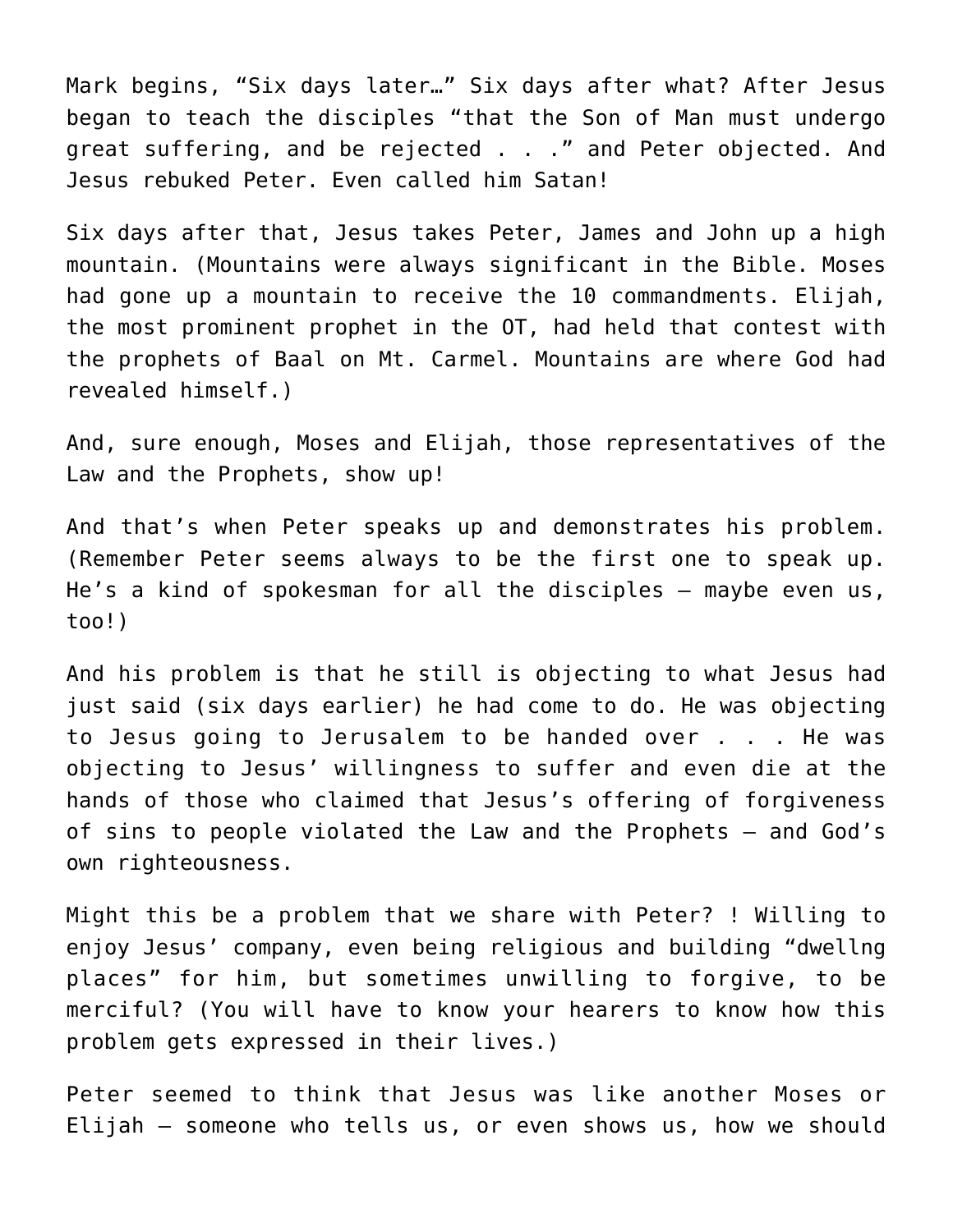live. But Jesus is NOT on a par with Moses & Elijah. He is more than lawgiver or prophet.

Peter's seemingly generous offer (to build dwellings) reveals the sin in him: not trusting Jesus' offer of forgiveness and mercy, an offer he was willing to make at the cost of his life.

God's critique of that sin (not trusting) had gotten expressed six days earlier: "Get away from me, Satan." When we put ourselves under that critique, that's a problem bigger than we can solve on our own.

That's why Jesus is so good. In fact, that's why God is so good in sending his Son. Remember what the voice said after Moses and Elijah were no longer there, and it was Jesus Only? : THIS IS MY SON, THE BELOVED; LISTEN TO HIM. Listen to him. Listen to what? Listen to what he has been telling you about his going to Jerusalem. About his suffering and dying. Because it's FOR YOU! It's because you are that dear to Me.

That's a message that can actually create trust in us (again and again) — hearing God tell us how loved we are.

And when we do trust it, we actually act on it. That is, we find ourselves showing mercy to others, forgiving them — all for the joy of it! We find ourselves "coming down the mountain" (maybe your church has a little "mountain" a few steps high, where communicants come to receive the Body and Blood of Jesus). We find ourselves coming down from that mountain eager to do what Jesus did when he came down from the Mount of Transfiguration. We find ourselves willing to live our lives in service to others — showing mercy, forgiving, telling them the Good News of Him who did not even turn away from the cross because he loves us so much.

That's pretty quick and sketchy, but I hope that helps, Brian.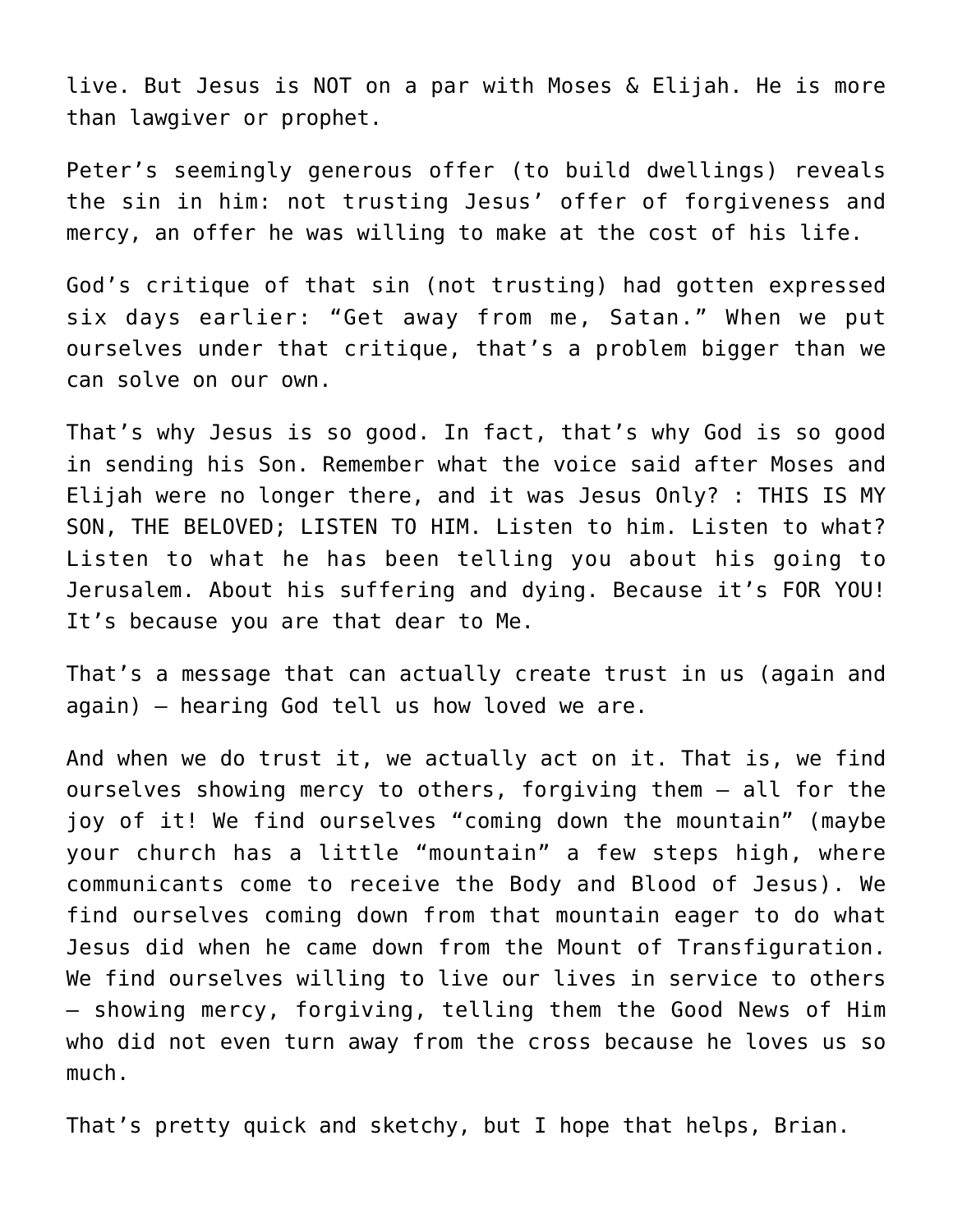From: brian days Date: Saturday, February 14, 2009, 11:08 AM

It was a big help. I am going to focus on the "Listen" part. I didn't see it til you wrote it, the part about Peter still refusing to believe Jesus should go to the cross. It was an eyeopening angle. When I finish the sermon I will forward a copy.

Thanks for the help and God Bless, Brian

From: Ron Neustadt Date: Saturday, February 14, 2009, 3:31 PM You're welcome. Blessings on your preaching.

Pr. Neustadt

The Sermon.

"Listen" Sermon for Feb 22

Lord and Savior Jesus Christ.

Have you ever had a mountaintop experience? A weekend, a day or even minutes that left you feeling like you were in the presence of God? I had one a few years ago. I attended a seminary sampler weekend at the Chicago School of Theology. It was a time to meet new people from a wide variety of diverse cultures and backgrounds who all were thinking of entering seminary or who were already enrolled and in different stages of their journey. It was a blast. I wanted to move up there and stay… but on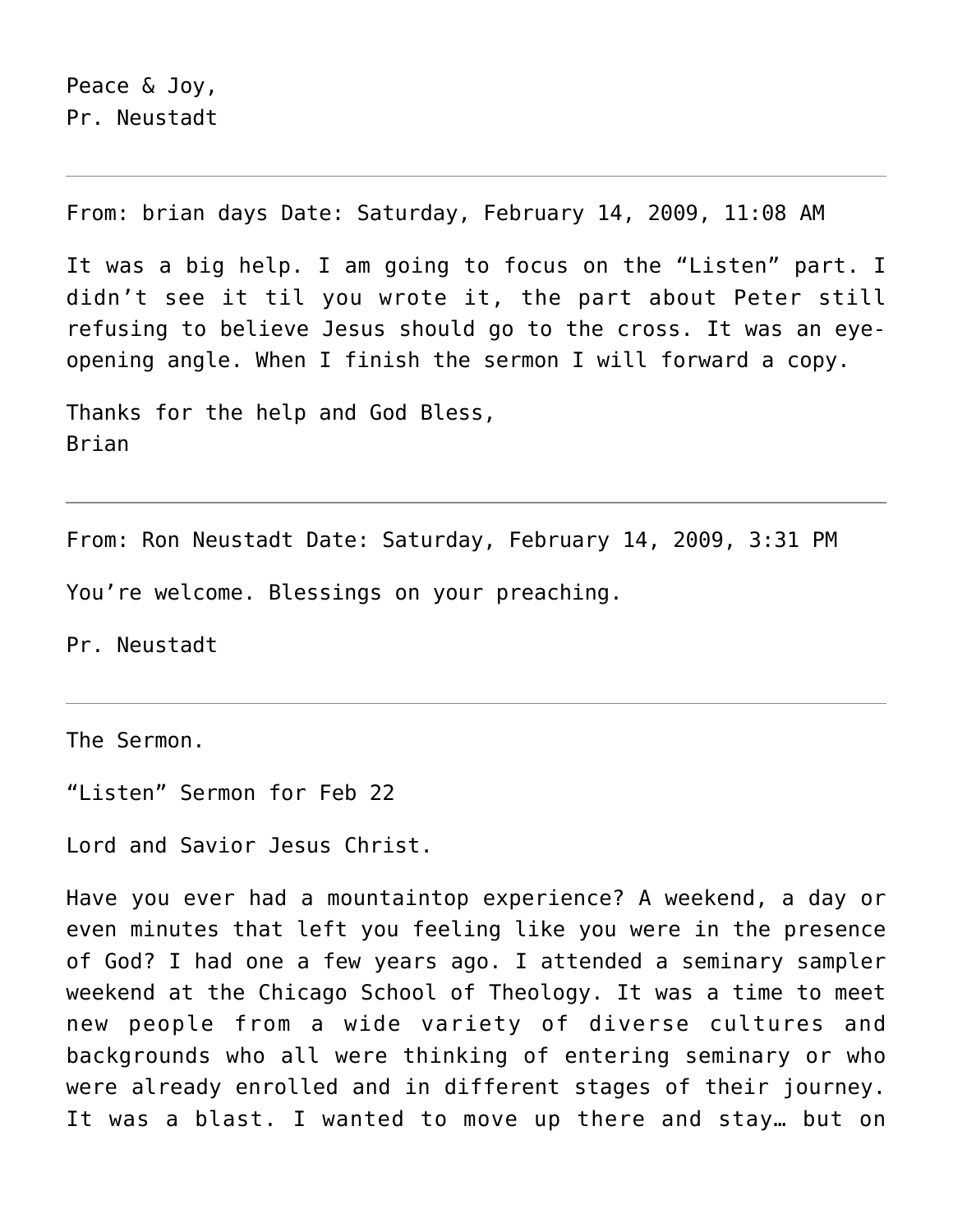Monday, I had to drive back home. I had to walk back down the mountain.

In the Gospel reading today we read that Jesus took Peter, James and John and led them apart by themselves up a mountain. The only words spoken on the mountain according to Mark's gospel are by God and Peter.

In the company of Moses who represents the law he has grown up with, Elijah the prophet, and his friend and LORD Jesus, Peter thinks this is a pretty good place to be. Peter is terrified but has not forgotten what Jesus told him about His impending suffering and death. So to keep Jesus here would be a good thing.

Then a cloud overshadows them and God's voice is heard, "This is my Son, the Beloved; listen to him!" When Peter looks up Moses and Elijah are gone and Jesus stands alone. As they come down the mountain Jesus tells them to keep quiet about what they have seen.

It was a short-lived mountaintop experience for Peter. In the presence of God one moment and then walking back into the darkness of this world the next. We often share this feeling. Our good times don't last long enough. Daily struggles with money, people, time, illness, injury and life in general can stop our good mood in a hurry. It is at these low points we sometimes quit listening to Jesus and try to do things on our own.

Millions of people are looking for answers. They seek them in self-help books and TV shows. They seek happiness and security in the latest fad. They look for acceptance in their appearance and possessions. For all their hard work and labor they are left with nothing if they do not know the saving grace of Jesus Christ.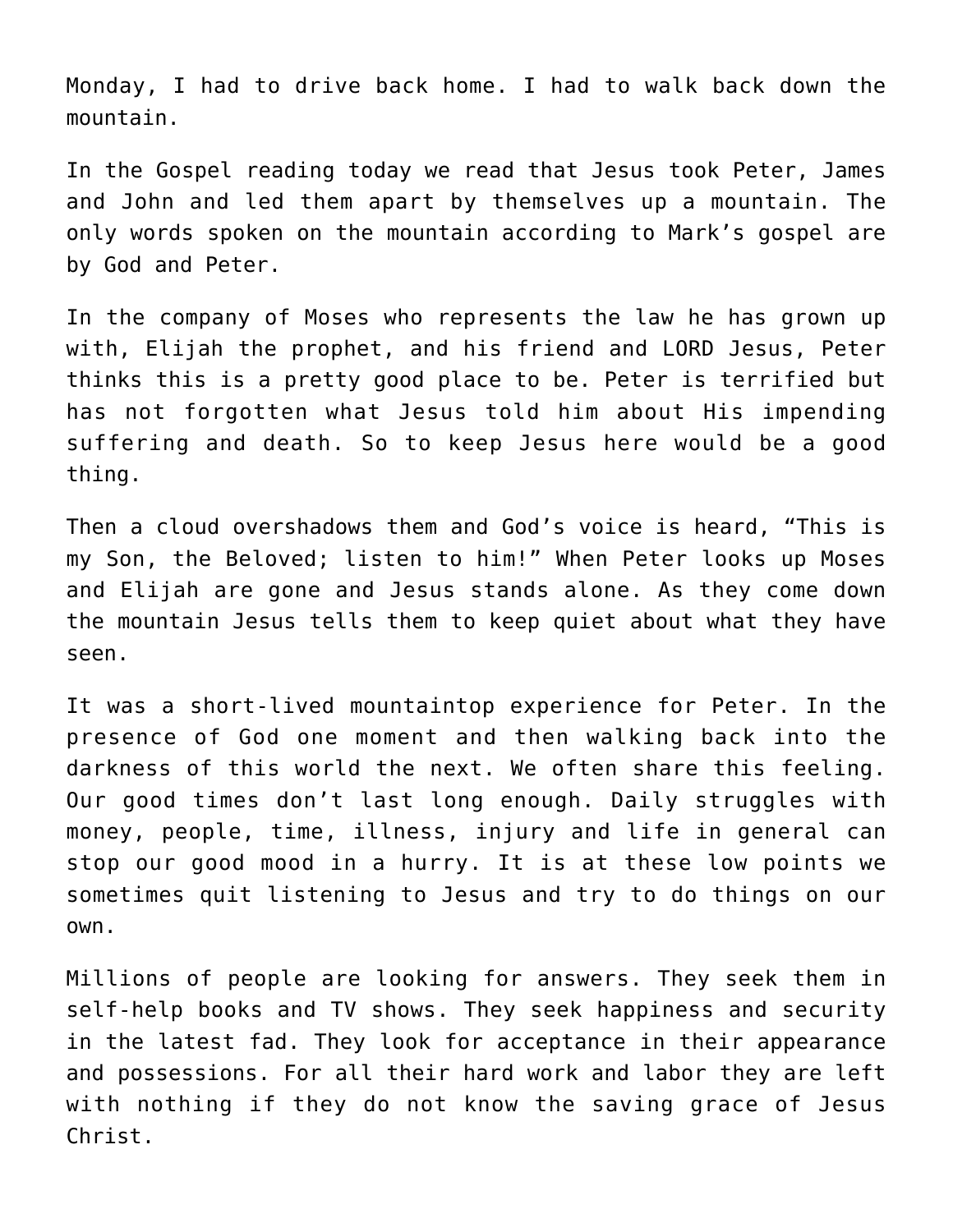Jesus walked off that mountain knowing He was walking toward a certain death. He marched toward the cross ready and willing to pay for the sins of those who came before us, ourselves, and all those who will come after us. He died for the sins of all. His grace is sufficient.

While at the seminary sampler I spoke of earlier, I met a young woman by the name of Laura Forbes. She had been a missionary for the past few years and was about to enter seminary. She didn't know what God had in store for her but she was going in the direction God was asking to go. While the two of us ate breakfast I asked her how she got into mission work. She said she felt a call that way but always made excuses. But then while she was talking with her pastor and making the same old excuses, he asked her what nets are you holding onto? What do you mean? she asked back. He said something then that not only touched her but also me to this day. "Why don't you drop your nets and go?" Soon after she was on her way to Central America to do mission work.

The same Jesus that called Peter and Andrew, the same Jesus that called James and John, the same Jesus we read about in our gospel lesson today, calls to us everyday. His way is better than any new fad. His comfort is bigger than any fear. His love for us is greater that anything this world can set in front of us. He calls to us here in this church and He calls to every last neighbor near and far outside this church. He says follow me. Jesus doesn't guarantee that when we follow we will have an everlasting mountaintop experience. We will have our ups and downs that life deals us. But we will share the joys and pains with the One who calls us.

Now I am going to ask you all to close your eyes and picture yourself by a beach. It's a bright sunny day. You are in a boat not far from the shore. The water is clear and there is a warm